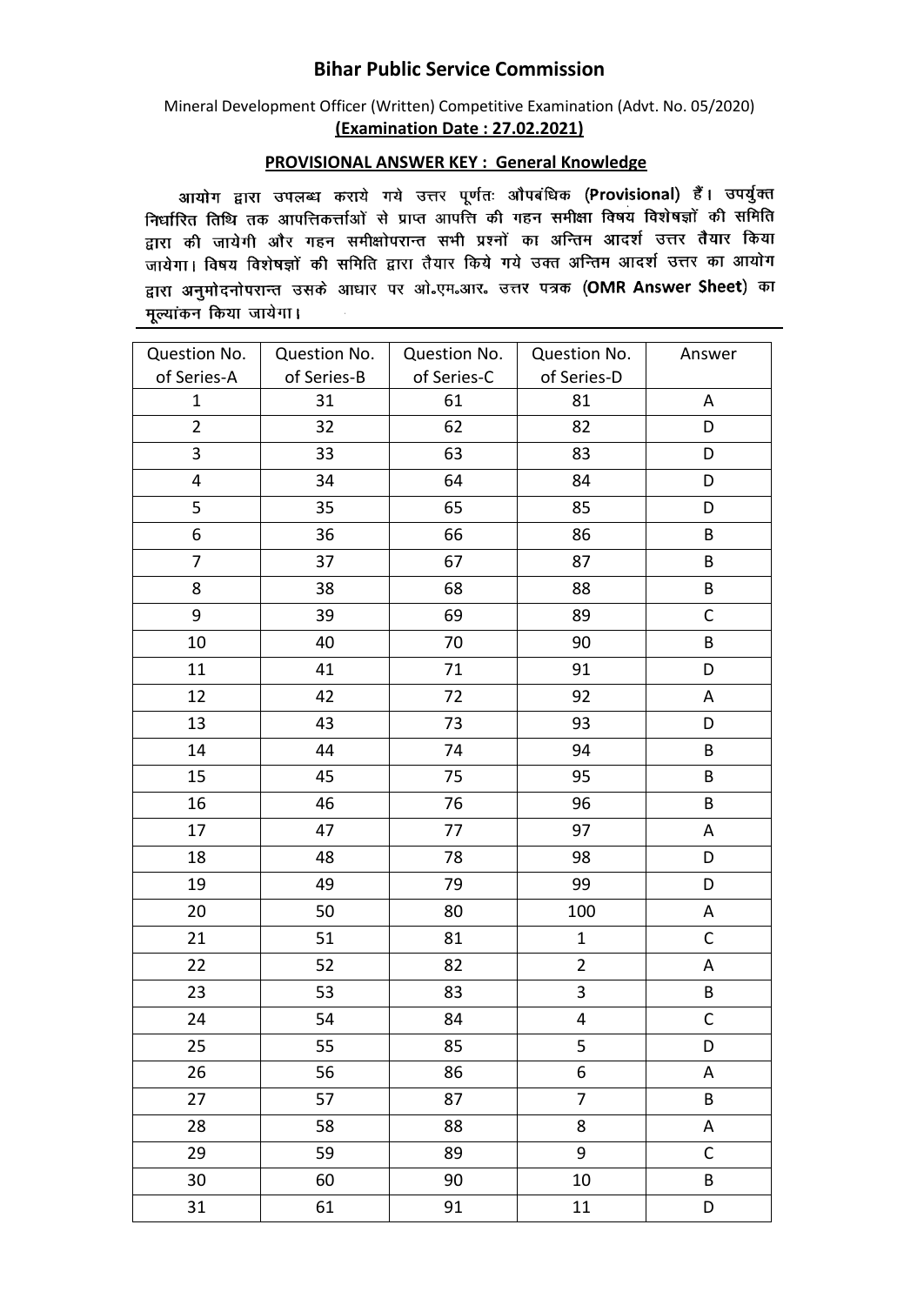| Question No. | Question No.            | Question No.   | Question No. | Answer       |
|--------------|-------------------------|----------------|--------------|--------------|
| of Series-A  | of Series-B             | of Series-C    | of Series-D  |              |
| 32           | 62                      | 92             | 12           | A            |
| 33           | 63                      | 93             | 13           | $\mathsf{C}$ |
| 34           | 64                      | 94             | 14           | D            |
| 35           | 65                      | 95             | 15           | A            |
| 36           | 66                      | 96             | 16           | $\mathsf C$  |
| 37           | 67                      | 97             | 17           | B            |
| 38           | 68                      | 98             | 18           | D            |
| 39           | 69                      | 99             | 19           | $\mathsf C$  |
| 40           | 70                      | 100            | 20           | Α            |
| 41           | 71                      | $\mathbf 1$    | 21           | A            |
| 42           | 72                      | $\overline{2}$ | 22           | $\mathsf{C}$ |
| 43           | 73                      | 3              | 23           | B            |
| 44           | 74                      | 4              | 24           | D            |
| 45           | 75                      | 5              | 25           | B            |
| 46           | 76                      | 6              | 26           | A            |
| 47           | 77                      | $\overline{7}$ | 27           | D            |
| 48           | 78                      | 8              | 28           | D            |
| 49           | 79                      | 9              | 29           | $\mathsf C$  |
| 50           | 80                      | 10             | 30           | $\mathsf{C}$ |
| 51           | 81                      | 11             | 31           | $\sf{B}$     |
| 52           | 82                      | 12             | 32           | A            |
| 53           | 83                      | 13             | 33           | A            |
| 54           | 84                      | 14             | 34           | $\mathsf C$  |
| 55           | 85                      | 15             | 35           | D            |
| 56           | 86                      | $16\,$         | 36           | A            |
| 57           | 87                      | 17             | 37           | $\mathsf{C}$ |
| 58           | 88                      | 18             | 38           | B            |
| 59           | 89                      | 19             | 39           | D            |
| 60           | 90                      | 20             | 40           | B            |
| 61           | 91                      | 21             | 41           | A            |
| 62           | 92                      | 22             | 42           | $\mathsf{C}$ |
| 63           | 93                      | 23             | 43           | A            |
| 64           | 94                      | 24             | 44           | $\sf{B}$     |
| 65           | 95                      | 25             | 45           | D            |
| 66           | 96                      | 26             | 46           | $\sf{B}$     |
| 67           | 97                      | 27             | 47           | $\mathsf C$  |
| 68           | 98                      | 28             | 48           | $\mathsf C$  |
| 69           | 99                      | 29             | 49           | D            |
| 70           | 100                     | 30             | 50           | B            |
| 71           | $\mathbf{1}$            | 31             | 51           | A            |
| 72           | $\overline{2}$          | 32             | 52           | $\mathsf{C}$ |
| 73           | $\overline{\mathbf{3}}$ | 33             | 53           | B            |